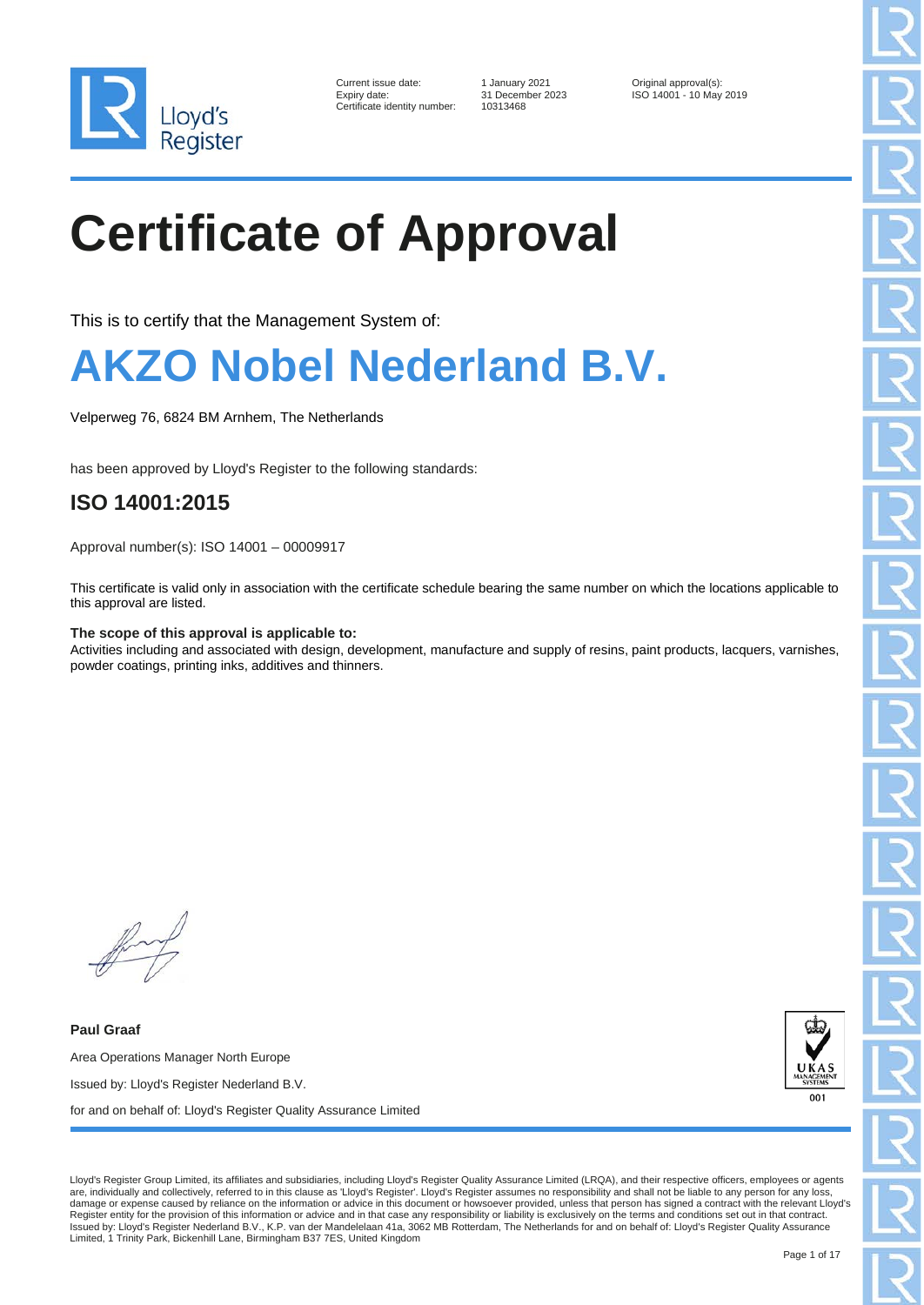

| Location                                                                                                   | <b>Activities</b>                                                                                                                                                                                                       |
|------------------------------------------------------------------------------------------------------------|-------------------------------------------------------------------------------------------------------------------------------------------------------------------------------------------------------------------------|
| Akzo Nobel Nederland B.V.<br>Velperweg 76, 6824 BM Arnhem, The Netherlands                                 | ISO 14001:2015<br>Activities including and associated with design,<br>development, manufacture and supply of resins, paint<br>products, lacquers, varnishes, powder coatings, printing<br>inks, additives and thinners. |
| <b>Akzo Nobel Pty Ltd.</b><br>51 McIntyre Road, Sunshine North, VIC 3020,<br>Melbourne Victoria, Australia | ISO 14001:2015<br>The development and manufacture of metal, protective,<br>powder, marine and wood coatings, finishes and resins.                                                                                       |
| AkzoNobel Ltda.<br>Av. Papa Joao XXIII, Mauá - SP, 09370-901,<br><b>Brazil</b>                             | ISO 14001:2015<br>Sales, development, production and technical support of<br>decorative paints, specialties and complements,<br>varnishes, resins and intermediates.                                                    |
| AkzoNobel Ltda.<br>Av. Getúlio Vargas, 7230 KM 12 - Curado, Recife - PE,<br>50950-000, Brazil              | ISO 14001:2015<br>Sales, development, production and technical support of<br>decorative paints, specialties and complements,<br>varnishes, resins and intermediates.                                                    |
| Akzo Nobel Ltda.<br>Av. Assumpta Sabatini Rossi, 1650, São Bernardo do Campo,<br>09842-000, SP, Brazil     | ISO 14001:2015<br>Development and Production of Automotive and<br>Performance Coatings.                                                                                                                                 |
| <b>AKZO NOBEL LTDA.</b>                                                                                    | ISO 14001:2015                                                                                                                                                                                                          |

Rua dos Ciprestes,130, São Roque - SP, 18132-480, Brazil

Project, development, manufacturing and commercialization of powder coatings.

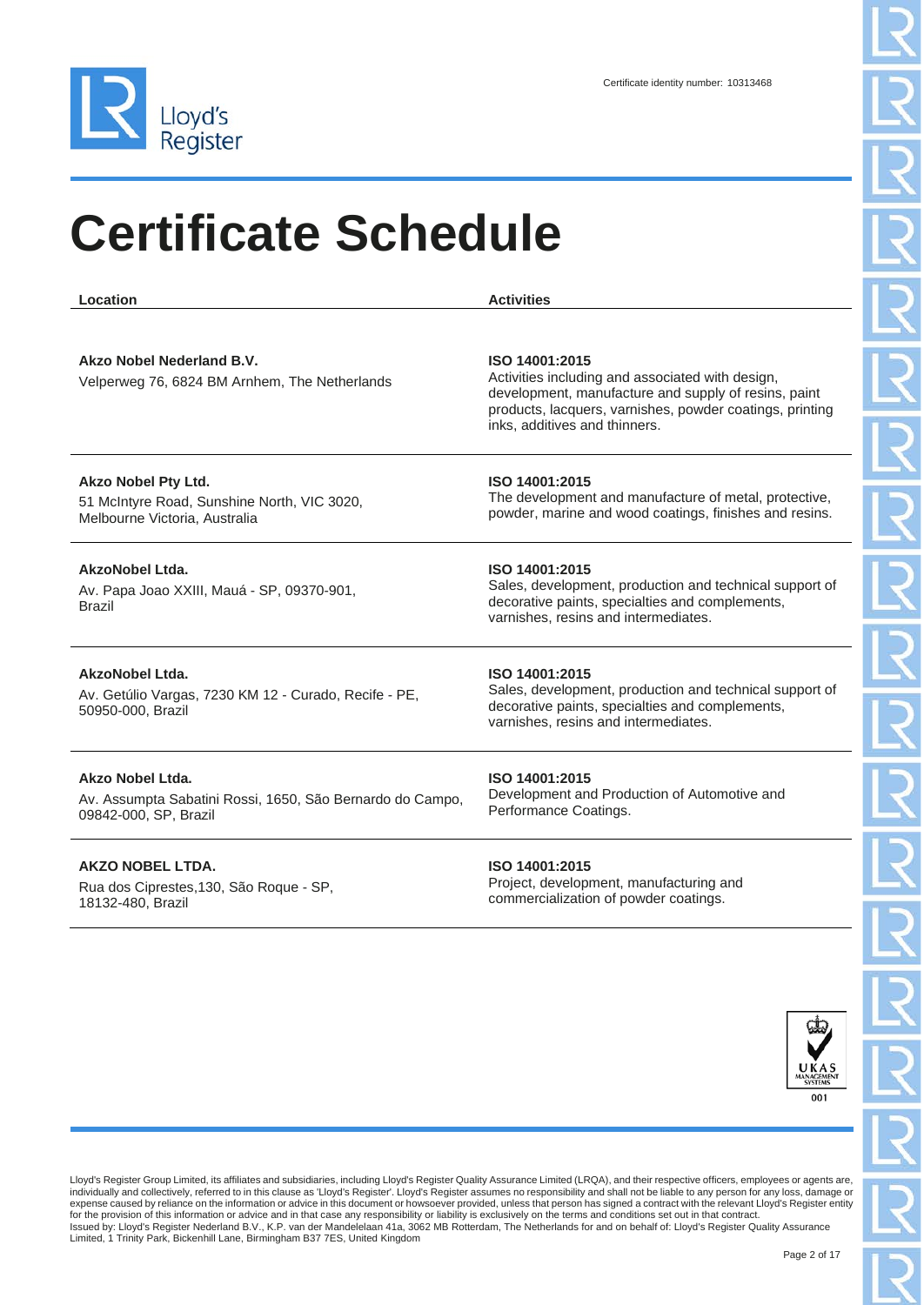

| Location                                                                                                                                                                                          | <b>Activities</b>                                                                                                                                                                                             |
|---------------------------------------------------------------------------------------------------------------------------------------------------------------------------------------------------|---------------------------------------------------------------------------------------------------------------------------------------------------------------------------------------------------------------|
| AkzoNobel Performance Coatings (Changzhou) Co., Ltd.<br>No.1, Weitang Chunping Road, Chunjiang Town, Xinbei District,<br>Changzhou City, Jiangsu Province 213033, China                           | ISO 14001:2015<br>Manufacture of coatings (acrylate resin paints, acrylate<br>resin coatings, epoxy paints, diluents for paints, epoxy<br>paint curing agent, 7110A type polyurethane paint curing<br>agent). |
| AKZO NOBEL Powder Coatings (Chengdu) Co., Ltd.<br>No. 399 East 4th Checheng Road, Longquanyi District,<br>Chengdu City, Sichuan Province 610100, China                                            | ISO 14001:2015<br>Manufacturing of powder coatings.                                                                                                                                                           |
| Akzo Nobel Paints (Chengdu) Co., Ltd.<br>No. 19 YangHengSi Road, YangAn Industrial Park, Qionglai<br>City, Chengdu City, Sichuan Province 611500, China                                           | ISO 14001:2015<br>The manufacture of water borne decorative paints.                                                                                                                                           |
| Akzo Nobel Coatings (Dongguan) Co. Ltd.<br>Dalingshan Science and Industrial Park, Dongguan City,<br>Guangdong Province 523820, China                                                             | ISO 14001:2015<br>Design and manufacture of industrial coatings.                                                                                                                                              |
| Akzo Nobel Paints (Guangzhou) Ltd.<br>No. 2 Shiying Road, Beiwei Industrial District, Guangzhou<br>Economic & Technological Development Zone, Guangzhou<br>City, Guangdong Province 510730, China | ISO 14001:2015<br>The manufacture of decorative and packaging paints, oil<br>paint within the scope of permit.                                                                                                |
| AkzoNobel Coatings (Jiaxing) Co., Ltd.<br>No.1 Dongsheng Road, Jiashan Economic Development Area,<br>Jiaxing City, Zhejiang Province 314100,<br>China                                             | ISO 14001:2015<br>Design and manufacture of industrial coatings.                                                                                                                                              |
| Akzo Nobel Decorative Coatings (Langfang) Co., Ltd<br>No. 18 Dingxiang Street, Langfang Economic & Technical<br>Development Zone, Langfang City, Hebei Province 065001,<br>China                  | ISO 14001:2015<br>The manufacture of decorative coatings.                                                                                                                                                     |
| Akzo Nobel Powder Coatings (Langfang) Co., Ltd.<br>No. 32 Quanxing Road, Economic & Technical Development<br>Zone, Langfang City, Hebei Province 065001,                                          | ISO 14001:2015<br>Manufacturing and sales of powder coatings.                                                                                                                                                 |

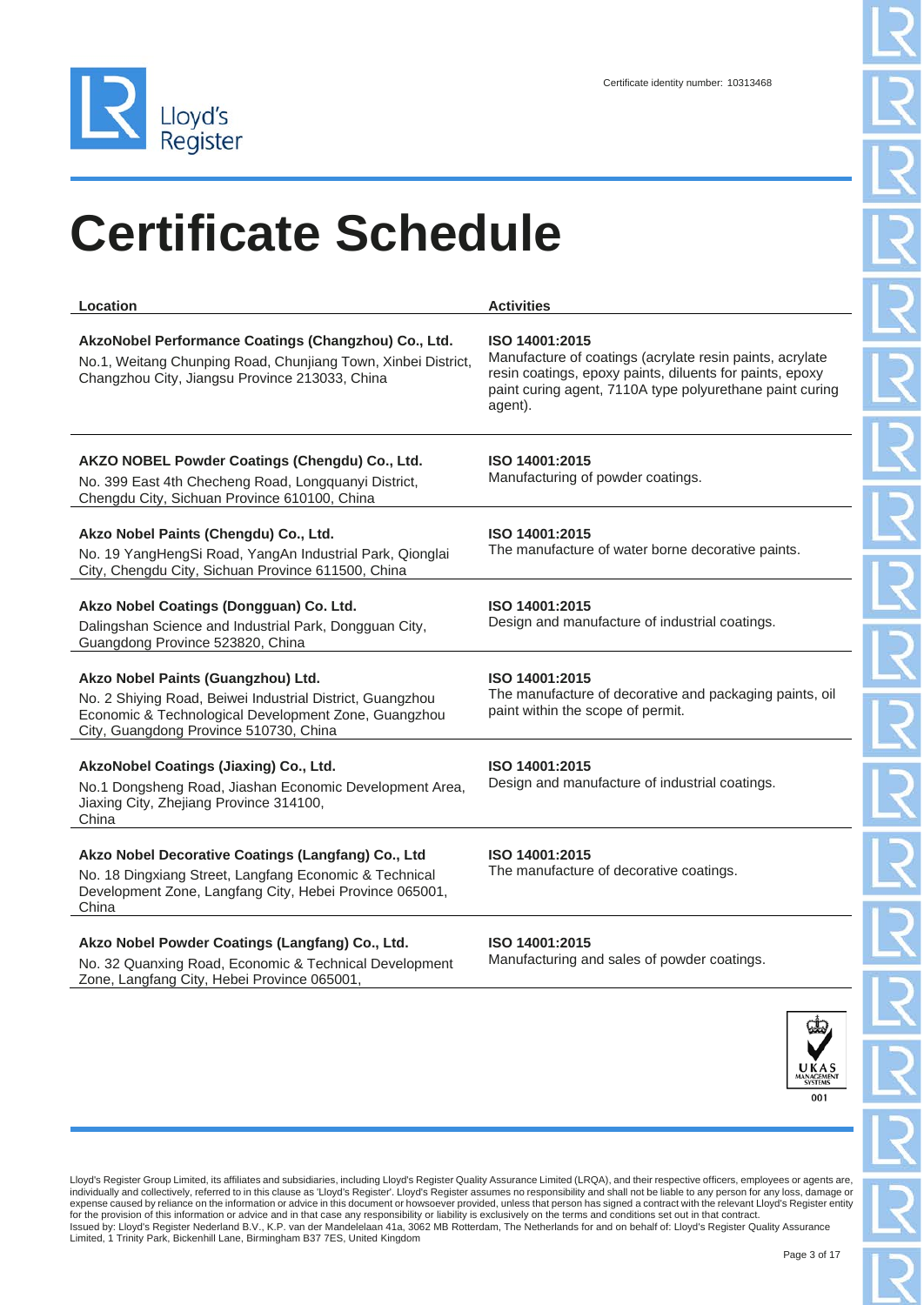

| Location                                                                                                                                                                                                           | <b>Activities</b>                                                                                                                                                                           |
|--------------------------------------------------------------------------------------------------------------------------------------------------------------------------------------------------------------------|---------------------------------------------------------------------------------------------------------------------------------------------------------------------------------------------|
| China                                                                                                                                                                                                              |                                                                                                                                                                                             |
| Akzo Nobel Paints (Shanghai) Co., Ltd.<br>No. 536 Rongle Road (E.), Songjiang Industrial Zone, Shanghai<br>City 201600, China                                                                                      | ISO 14001:2015<br>The design and manufacture of water borne decorative<br>paints.                                                                                                           |
| International Paint of Shanghai Co., Ltd.<br>1515 Xinjingiao Road, (Shanghai) Pilot Free Trade Zone,<br>Shanghai City 201206, China                                                                                | ISO 14001:2015<br>Manufacture, sales of marine and offshore coatings and<br>provision of relevant technical support and services.                                                           |
| <b>AkzoNobel Performance Coatings Ltd.</b><br>135 Jiangtian East Road, Songjiang Industrial Zone, Shanghai<br>City 201600, China                                                                                   | ISO 14001:2015<br>Production of polyacrylic emulsion, water-borne emulsion,<br>solvent base PSA (pressure sensitive adhesive), epoxy<br>resin coating, printing inks and polyester coating. |
| Akzo Nobel Chang Cheng Coatings (Guangdong) Co., Ltd.<br>No. 49 GuangTian Road & No. 189 YanLuo Road, YanChuan<br>Village, YanLuo Subdistrict, Bao An District, Shenzhen City,<br>Guangdong Province 518105, China | ISO 14001:2015<br>Design and manufacture of powder coatings.                                                                                                                                |
| Akzo Nobel International Paint (Suzhou) Co., Ltd.<br>No. 129, Hongxi Road, New District, Suzhou City, Jiangsu<br>Province 215151, China                                                                            | ISO 14001:2015<br>The development, manufacture, sales and technical<br>servicing of protective coatings.                                                                                    |
| Akzo Nobel Coatings (Tianjin) Co., Ltd.<br>110 Taihua Road, TEDA, Tianjin City 300457,<br>China                                                                                                                    | ISO 14001:2015<br>Design and manufacture of industrial coatings.                                                                                                                            |
| Akzo Nobel Powder Coatings (Wuhan) Co., Ltd.<br>No. 89, XingHua Road, Wuhan Economic & Technical<br>development Zone, Wuhan City, Hubei Province 430000, China                                                     | ISO 14001:2015<br>Design and manufacture of powder coatings.                                                                                                                                |

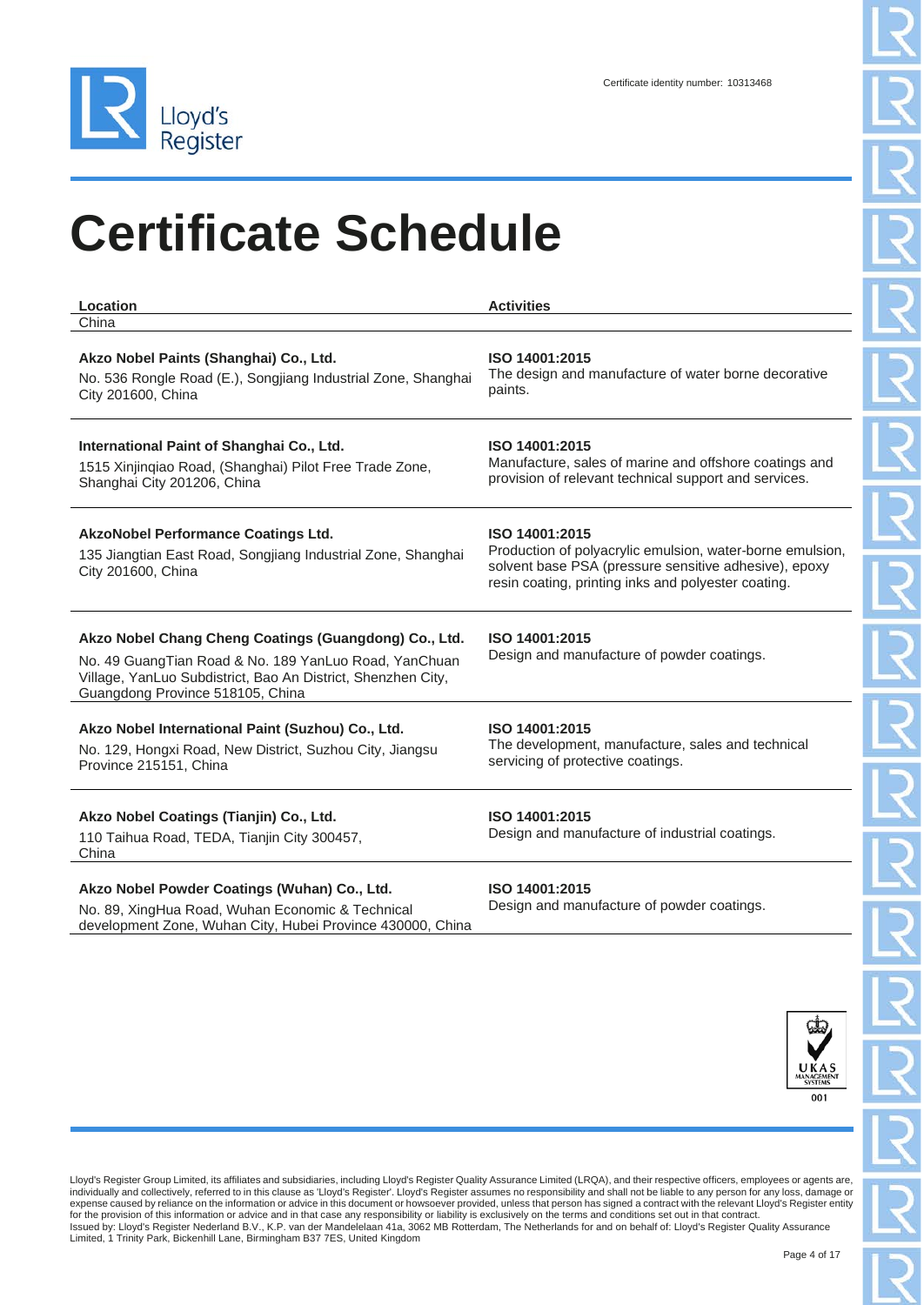

| Location                                                                                                                                                        | <b>Activities</b>                                                                                                                                                                  |
|-----------------------------------------------------------------------------------------------------------------------------------------------------------------|------------------------------------------------------------------------------------------------------------------------------------------------------------------------------------|
| Interamericana de productos químicos S.A. - Interquim<br>S.A.<br>Calle 10 Sur No. 50FF - 28 Medellin, Antioquia,<br>Colombia                                    | ISO 14001:2015<br>Design, manufacturing and trading of resins, adhesives<br>and catalysts. Manufacturing and trading of formaldehyde<br>and trading of raw materials for industry. |
| Akzo Nobel Coatings CZ, a.s.<br>Podvihovská 376/14, 747 70 Opava IX Komárov,<br><b>Czech Republic</b>                                                           | ISO 14001:2015<br>Manufacture and sales of powder coatings.                                                                                                                        |
| Interamericana de productos químicos del Ecuador S.A. -<br>Interquimec<br>Calle E8, No. S60 - 15 y calle S60 Parque Industrial Sur Quito,<br>Pichincha, Ecuador | ISO 14001:2015<br>Design and development, production and sales of<br>chemical products derivate of formaldehyde, emulsions<br>and synthetic adhesives.                             |
| <b>Akzo Nobel Powder Coatings SAE</b><br>6th Of October City, Industrial Zone 4 - Plot 11 - Street 100,<br>Giza, 12451, Egypt                                   | ISO 14001:2015<br>Design, manufacturing and supply of powder coatings.                                                                                                             |
| AKZO NOBEL POWDER COATINGS<br>ZI la Gaudree BP 67, 91410 Dourdan, France                                                                                        | ISO 14001:2015<br>Development, production and sale of powder coatings.                                                                                                             |
| AKZO NOBEL DECORATIVE PAINTS FRANCE<br>ZI Les Bas Pres CS 70113, 60761 Montataire Cedex, France                                                                 | ISO 14001:2015<br>Production of paints and wood stains products, pre - and<br>after-sale support for decorative markets.                                                           |
| <b>Akzo Nobel Powder Coatings GmbH</b><br>Zur Alten Ruhr 4, 59755 Arnsberg, Germany                                                                             | ISO 14001:2015<br>Development, production and distribution of powder<br>coatings.                                                                                                  |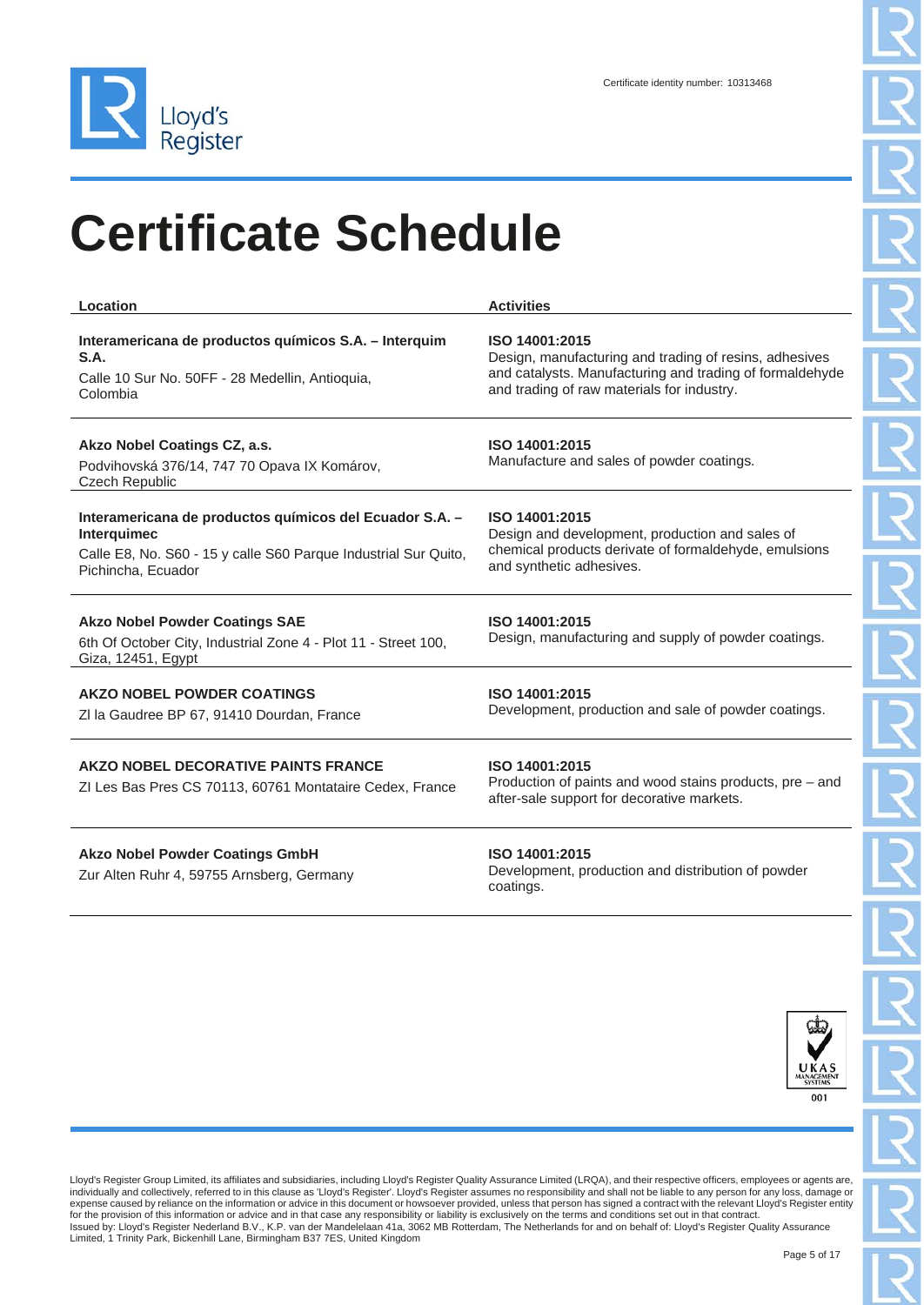

| Location                                                                                                                                                         | <b>Activities</b>                                                                                                                                                                                                                                                                                     |
|------------------------------------------------------------------------------------------------------------------------------------------------------------------|-------------------------------------------------------------------------------------------------------------------------------------------------------------------------------------------------------------------------------------------------------------------------------------------------------|
| Akzo Nobel Hilden GmbH<br>Düsseldorfer Str. 96-100, 40721 Hilden,<br>Germany                                                                                     | ISO 14001:2015<br>Activities including and associated with design,<br>development, manufacture and supply of paint products,<br>lacquers, varnishes, powder coatings, adhesives, printing<br>inks, additives and thinners.                                                                            |
| <b>Akzo Nobel Powder Coatings GmbH</b><br>Markwiesenstr. 50, 72770 Reutlingen, Germany                                                                           | ISO 14001:2015<br>Development, Manufacturing and Sales of Powder<br>Coatings.                                                                                                                                                                                                                         |
| <b>VIVECHROM</b><br>Dr. Stefanos D. Pateras S.A., Varnishes and Paints Industry,<br>192 00 Elefsina, Greece                                                      | ISO 14001:2015<br>Design, development, production and sales of decorative<br>paints, varnishes and lacquers, floor coatings, putties and<br>solvents, construction products (waterproofing and<br>insulating paints), external thermal insulation composite<br>systems (ETICS) and industrial paints. |
| <b>Akzo Nobel India Limited</b><br>Plot no 62A, 62B, 62P, 43E, Hoskote Industrial Area, Bangalore,<br>562114, Karnataka, India                                   | ISO 14001:2015<br>Development, manufacture & sales of marine coatings,<br>protective coatings, powder coatings, metal coatings and<br>speciality coatings.                                                                                                                                            |
| Akzo Nobel India Limited,<br>Plot No GAE-1(part), $GAF - 1$ , $GAF - 2$ , Industrial Area,<br>Ghirongi (Malanpur) Dist - Bhind 477 117,<br>Madhya Pradesh, India | ISO 14001:2015<br>Manufacturing & Dispatch of water-based surface coating<br>systems (Decorative) - Water Based & Primers.                                                                                                                                                                            |
| <b>Akzo Nobel India Limited</b>                                                                                                                                  | ISO 14001:2015                                                                                                                                                                                                                                                                                        |

Plot No. 1/1, TTC Industrial Area, Thane – Belapur Road, Koparkhairane, Navi Mumbay, Maharashtra, 400709, India

#### **ISO 14001:2015**

Manufacture and supply of decorative paints & performance coatings.

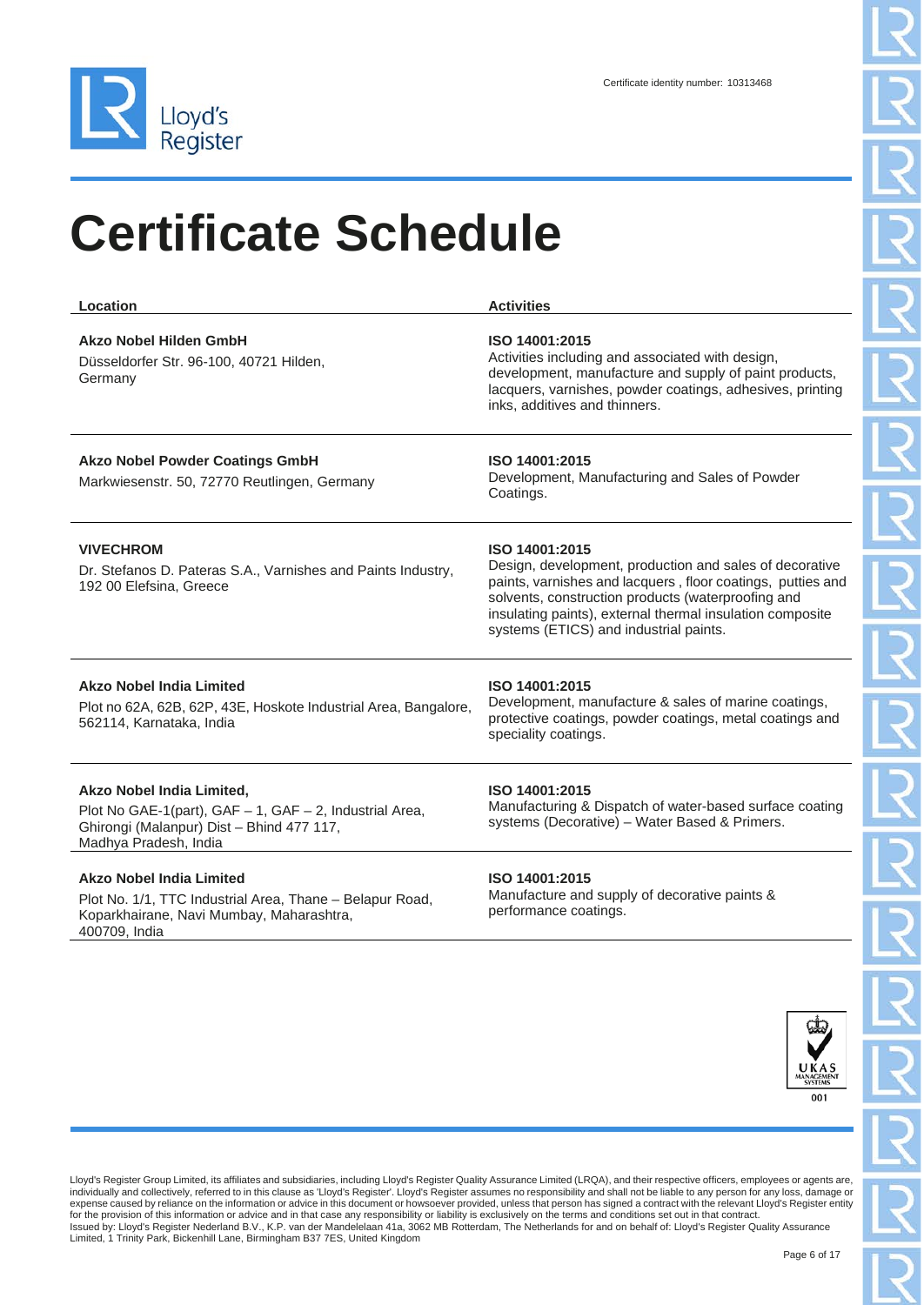

| Location                                                                                                                                   | <b>Activities</b>                                              |
|--------------------------------------------------------------------------------------------------------------------------------------------|----------------------------------------------------------------|
| Akzo Nobel India Limited                                                                                                                   | ISO 14001:2015                                                 |
| A42 Phase VIII B, Industrial Area, Focal Point, Sas Nagar                                                                                  | Manufacture and dispatch of surface coating systems -          |
| Mohali, 160 059, Punjab, India                                                                                                             | decorative and refinish paints, primers and thinners.          |
| <b>Akzo Nobel India Limited</b>                                                                                                            | ISO 14001:2015                                                 |
| Post Bag No.1, Balanagar, Hyderabad 500 037,                                                                                               | Manufacture of Surface Coating Systems - Decorative,           |
| Telangana, India                                                                                                                           | Refinish and Primers.                                          |
| <b>PT International Paint Indonesia</b><br>Jl. Jababeka Raya Blok E9-11, Cikarang Industrial Estate,<br>Cikarang, Bekasi, 17530, Indonesia | ISO 14001:2015<br>Manufacture of wet paints.                   |
| <b>PT ICI Paints Indonesia</b><br>Plant Cikarang: Jl. Jababeka IV Blok V No. 64, Cikarang,<br>Bekasi, 17530, Indonesia                     | ISO 14001:2015<br>Design and Manufacture of Water Based Paints |
| PT Akzo Nobel Car Refinishes Indonesia                                                                                                     | ISO 14001:2015                                                 |
| Jl. Pulogadung Raya No. 37, Kawasan Industri Pulogadung,                                                                                   | Manufacturing of Coating System for the Car re-finishing       |
| Jakarta, Indonesia                                                                                                                         | industry.                                                      |

#### **PT ICI Paints Indonesia**

Head Office: Titan Center 11th Floor, JL Boulevard Bintaro Block B7/B1 No 5, Bintaro Jaya Sektor 7, Tangerang, 15224, Indonesia

#### **ISO 14001:2015**

Design and Manufacture of Water Based Paints

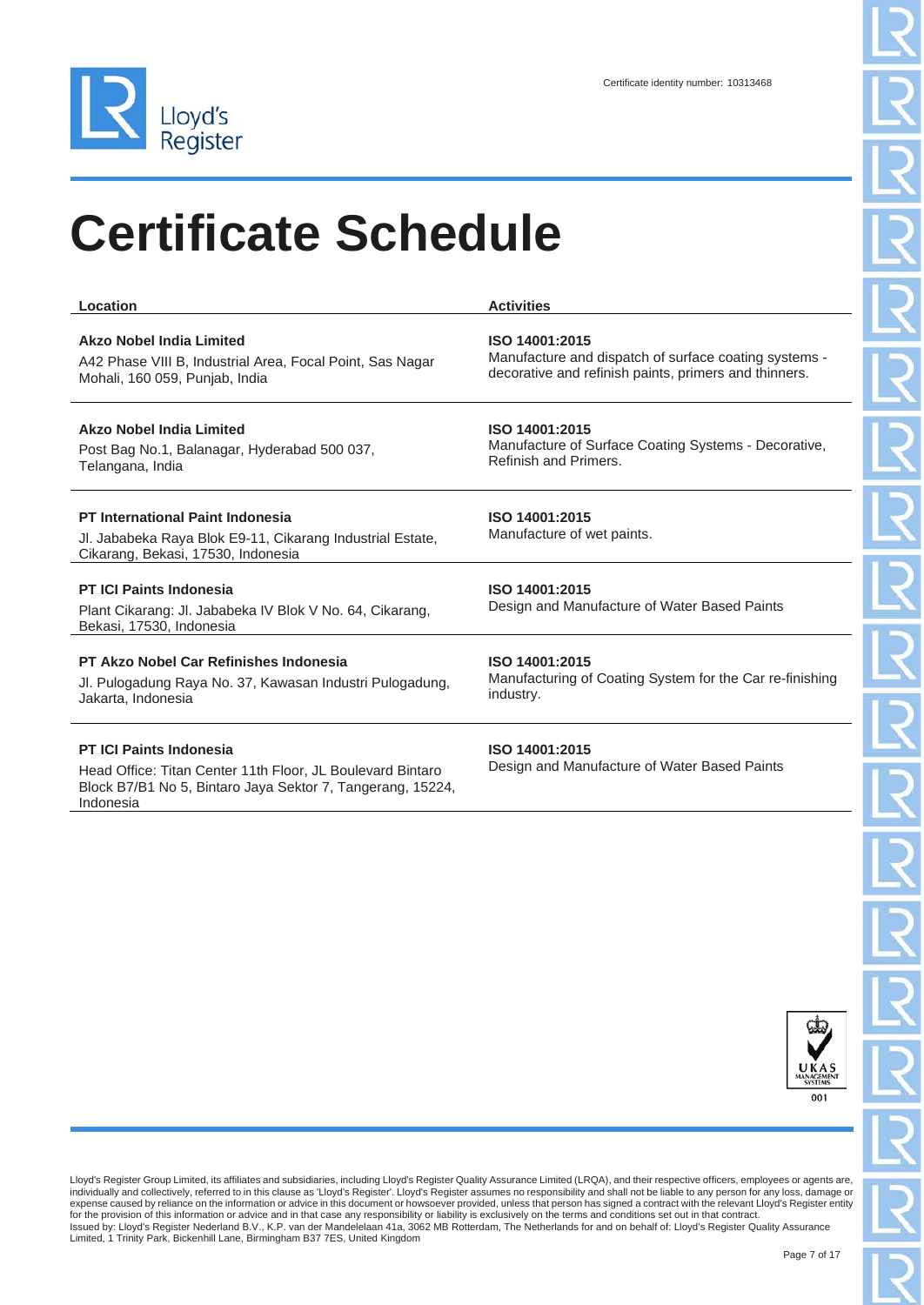

| Location                                                                                                                                                             | <b>Activities</b>                                                                                                                                                                                                                                                                                                                                                                                                                                                                                                                                                                                                                                          |
|----------------------------------------------------------------------------------------------------------------------------------------------------------------------|------------------------------------------------------------------------------------------------------------------------------------------------------------------------------------------------------------------------------------------------------------------------------------------------------------------------------------------------------------------------------------------------------------------------------------------------------------------------------------------------------------------------------------------------------------------------------------------------------------------------------------------------------------|
| AKZO NOBEL COATINGS S.p.A.<br>Via Silvio Pellico 8, 22100 Como, Italy                                                                                                | ISO 14001:2015<br>Production of thermosetting powder coatings through<br>discontinuous batch process, by means of physical and<br>mechanical treatments: dry-blending, extrusion, milling,<br>classification of fines and sieving. Research and<br>development activity and subsequent production and sale<br>of thermosetting powder coatings. Followed by technical<br>assistance.<br>Training activity regarding application of water-based and<br>solvent based liquid coatings for vehicle refinishes. Sales,<br>marketing and technical assistance for coating systems.<br>Laboratory activity related to paint mixing of solvent-based<br>coatings. |
| Akzo Nobel Powder Coatings Korea Co.Ltd<br>49, Cheomdan-ro, 181 beon-gil, Danwon-gu, Ansan-si,<br>Gyeonggi-do Province 15618, Republic of Korea                      | ISO 14001:2015<br>Design, development, manufacture and sales of powder<br>coatings.                                                                                                                                                                                                                                                                                                                                                                                                                                                                                                                                                                        |
| INTERNATIONAL PAINT KOREA CO., LTD.<br>Head Office: 27th Floor National Pension Bldg., 1000,<br>Jungang-daero, Yeonje-gu, Busan 47606,<br>Republic of Korea          | ISO 14001:2015<br>Sales, design and technical supervision service of Marine<br>& Protective coatings.                                                                                                                                                                                                                                                                                                                                                                                                                                                                                                                                                      |
| Akzo Nobel Industrial Coatings Korea LTD.<br>Ansan Factory; 11 Byeolmang-ro 459 beon-gil, Danwon-gu,<br>Ansan-si, Gyeonggi-do 15599, Republic of Korea               | ISO 14001:2015<br>Design and production of coating materials.                                                                                                                                                                                                                                                                                                                                                                                                                                                                                                                                                                                              |
| Akzo Nobel Industrial Coatings Korea LTD.<br>Head Office: 705, Haean-ro, Sangnok-gu Ansan-si,<br>Gyeonggi-do 15588, Republic of Korea                                | ISO 14001:2015<br>Design and production of coating materials.                                                                                                                                                                                                                                                                                                                                                                                                                                                                                                                                                                                              |
| Akzo Nobel Industrial Coatings Korea LTD.<br>Jinyeoung Factory: 60, Bonsan 1-ro 56beon-gil, Jinyeong-eup,<br>Gimhae-si, Gyeongsangnam-do 50857,<br>Republic of Korea | ISO 14001:2015<br>Design and production of coating materials.                                                                                                                                                                                                                                                                                                                                                                                                                                                                                                                                                                                              |

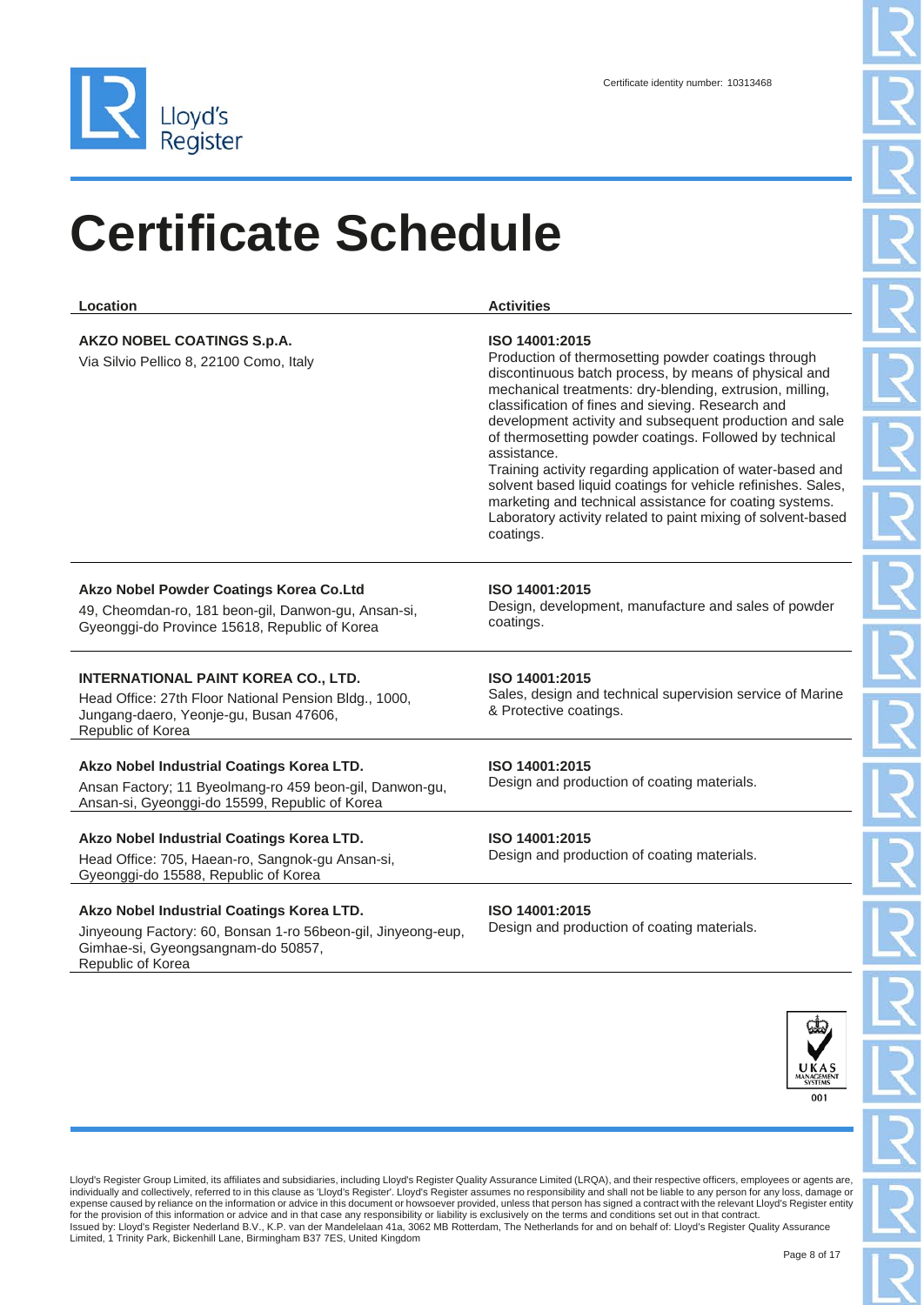

| Location                                                                                                                                                                                         | <b>Activities</b>                                                                                                                                                                                            |
|--------------------------------------------------------------------------------------------------------------------------------------------------------------------------------------------------|--------------------------------------------------------------------------------------------------------------------------------------------------------------------------------------------------------------|
| <b>INTERNATIONAL PAINT KOREA CO., LTD.</b><br>Chilseo Factory: 17, Gongdandong-gil, Chilseo-myeon,<br>Haman-Gun, Gyeongsangnam-do 52002,<br>Republic of Korea                                    | ISO 14001:2015<br>Design, manufacture, technical supervising and servicing<br>of marine & protective coatings.                                                                                               |
| <b>INTERNATIONAL PAINT KOREA CO., LTD.</b><br>Geoje R&D: 841-5, Yeonhahaean-ro, Yeoncho-myeon,<br>Geoje-si 841-5, Gyeongsangnam-do 53206,<br>Republic of Korea                                   | ISO 14001:2015<br>Design, manufacture, technical supervising and servicing<br>of marine & protective coatings.                                                                                               |
| AKZO NOBEL PAINTS (MALAYSIA) SDN. BHD.<br>(including Akzo Nobel Industrial Coatings SDN. BHD.), Lot<br>5827, Kawasan Perindustrian Nilai, 71800 Nilai, Negeri<br>Sembilan Darul Khusus, Malaysia | ISO 14001:2015<br>Manufacture and warehousing of paints and paints related<br>products.                                                                                                                      |
| AKZO NOBEL INDA, S.A. DE C.V.<br>Privada Andrés Guajardo No. 320, Parque Industrial Apodaca,<br>C.P. 66600, Apodaca, Nuevo León,<br>Mexico                                                       | ISO 14001:2015<br>The occupational health and safety activities and<br>supporting processes associated with the manufacture of<br>powder coatings.                                                           |
| Akzo Nobel Automotive and Aerospace Coatings Mexico<br>S.A. de C.V.<br>Anillo Periferico No 205, Km 16.64, 66000 Garcia, Nuevo León,<br>Mexico                                                   | ISO 14001:2015<br>The EMS processes designed to manage the<br>environmental risks occurring from the manufacturing and<br>distribution of paints and coatings for automotive and<br>industrial applications. |
| <b>Alabastine Holland B.V.</b><br>Hogesteeg 27E, 5324 AA Ammerzoden,<br>The Netherlands                                                                                                          | ISO 14001:2015<br>Manufacturing and supply of repair, decorating and allied<br>products for the do-it-yourself and professional market.                                                                      |
| Akzo Nobel Nederland B.V.<br>Christiaan Neefestraat 2, 1077 WW Amsterdam,<br>The Netherlands                                                                                                     | ISO 14001:2015<br>Central Management with coordination of business<br>processes and supporting functions.                                                                                                    |

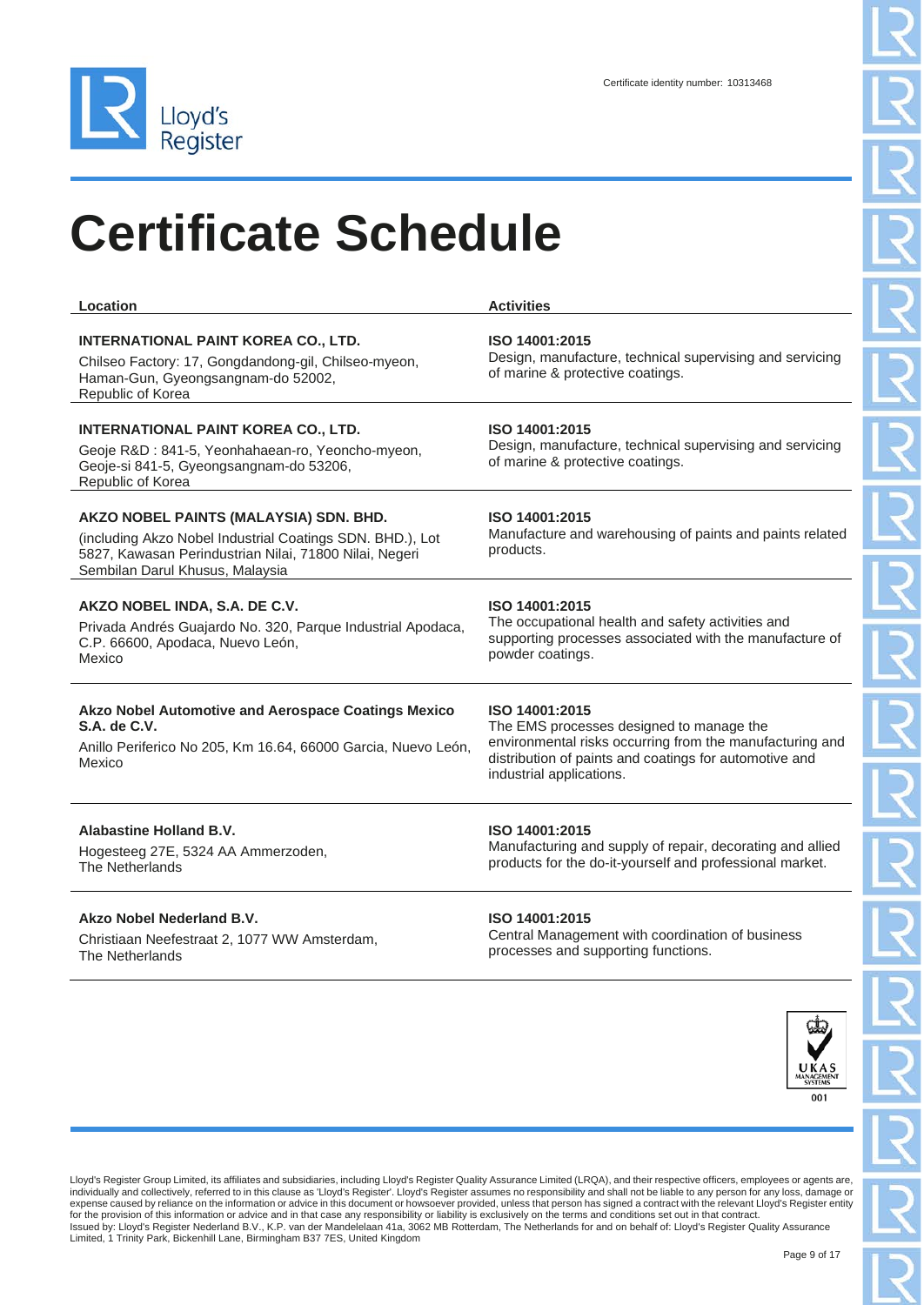

| Location                                                                                                                             | <b>Activities</b>                                                                                                  |
|--------------------------------------------------------------------------------------------------------------------------------------|--------------------------------------------------------------------------------------------------------------------|
| Akzo Nobel Decorative Coatings B.V.<br>Ambachtsweg 1, 2964 LG Groot Ammers,<br>The Netherlands                                       | ISO 14001:2015<br>Manufacturing and distribution of paints and coating for the<br>European market.                 |
| Akzo Nobel Car Refinishes B.V.<br>Rijksstraatweg 31, 2171 AJ Sassenheim,<br>The Netherlands                                          | ISO 14001:2015<br>Development, manufacturing and distribution of coating<br>systems.                               |
| Akzo-Nobel Decorative Coatings B.V.<br>Zevenakkersweg 4,, 8191 AA Wapenveld,<br>The Netherlands                                      | ISO 14001:2015<br>Manufacturing and distribution of paint and related<br>products.                                 |
| <b>Akzo Nobel Pakistan Limited</b><br>346 Ferozepur Road, Lahore, 54600, Pakistan                                                    | ISO 14001:2015<br>Manufacture and development of paints and surface<br>coatings.                                   |
| Akzo Nobel Decorative Paints sp. z o.o.<br>ul. Przemysłowa 3, 08-440 Pilawa, Poland                                                  | ISO 14001:2015<br>Production of Decorative and Protective Coatings in<br>Pilawa Plant.                             |
| <b>Akzo Nobel Coatings LLC - Lipetsk</b><br>Trubiny Proezd 5B, Lipetsk, 398037,<br><b>Russian Federation</b>                         | ISO 14001:2015<br>Product design, development, manufacture and supply of<br>paint products, lacquers and thinners. |
| Akzo Nobel Lakokraska Ltd.<br>Sovkhoznaya str., 38, Moscow region, 142603,<br>Russian Federation                                     | ISO 14001:2015<br>Manufacturing and supply of powder coatings.                                                     |
| AkzoNobel Saudi Arabia Ltd.<br>PO Box 37, Dammam 2nd Industrial City, 2nd Industrial Area,<br>Abqaiq Road, Dammam, Eastern Province, | ISO 14001:2015<br>Manufacture, sales and distribution of industrial coatings.                                      |
|                                                                                                                                      |                                                                                                                    |

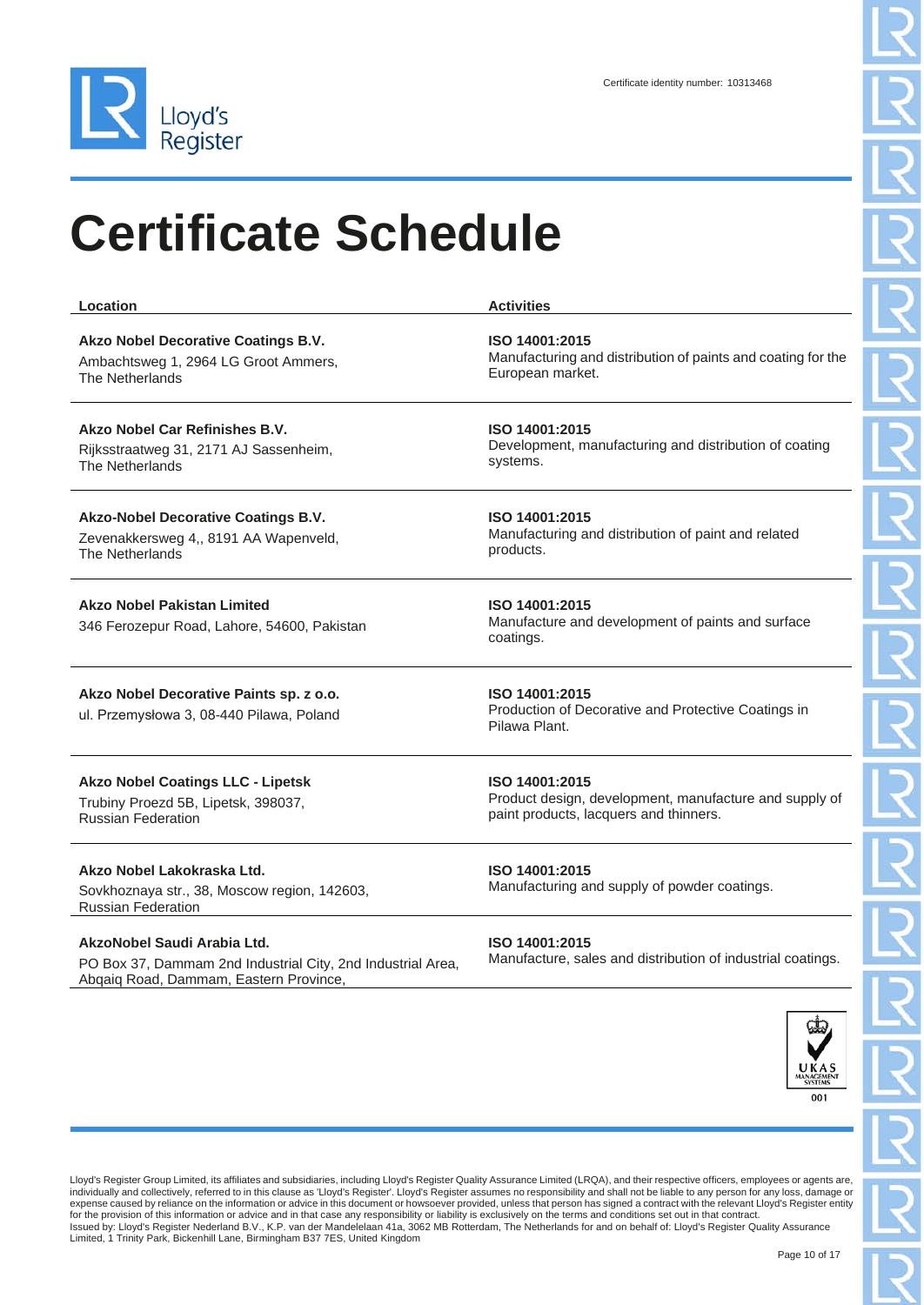

| Location<br>31411, Saudi Arabia                                                                                                                     | <b>Activities</b>                                                                                                                                                                         |
|-----------------------------------------------------------------------------------------------------------------------------------------------------|-------------------------------------------------------------------------------------------------------------------------------------------------------------------------------------------|
| International Paint Singapore Pte Ltd.<br>3 Neythal Road 628570, Singapore                                                                          | ISO 14001:2015<br>Manufacture and Testing of Marine Coatings, Protective<br>Coatings and Yacht Paints.                                                                                    |
| <b>AkzoNobel South Africa (Pty)Ltd</b><br>14 Union Street, Alberton, Gauteng, 1450,<br>South Africa                                                 | ISO 14001:2015<br>The manufacturing and distribution of powder coatings.                                                                                                                  |
| Dulux SA - Johannesburg<br>56 Emerald Parkway Road, Greenstone Hill ext 21, P.O. Box<br>7099, Greenstone, 1616, Johannesburg,<br>1609, South Africa | ISO 14001:2015<br>The design, manufacturing and sales of decorative an<br>surface coatings and thinners, including selected industrial<br>and marine coatings.                            |
| ICI DULUX (PTY) LTD - Umbogintwini<br>1 Paints Place, Dickens Road, Umbogintwini KZN,<br>4120, South Africa                                         | ISO 14001:2015<br>The design, development, manufacturing and sale of<br>surface coatings and paint accessories.                                                                           |
| <b>Akzo Nobel Coatings SL</b><br>CL Gandaras de Prado-Budino, S/N, 36400 Porrino,<br>Pontevedra, Spain                                              | ISO 14001:2015<br>Production of varnishes, paints and similar coatings.                                                                                                                   |
| AKZO NOBEL INDUSTRIAL PAINTS SL<br>Poligono Industrial Can Prunera, CL Penedes, 1-13, 08759<br>Vallirana, Spain                                     | ISO 14001:2015<br>Production and commercialization of thermosetting<br>powder coatings for all uses and market sectors.                                                                   |
| Akzo Nobel Packaging Coatings S.A.<br>Poligono Domenys II, c/Agricultura 7-10,<br>08720 Vilafranca del Penedés, Spain                               | ISO 14001:2015<br>Activities including and associated with design,<br>development, manufacture and supply of paint products,<br>lacquers, varnishes, powder coatings, adhesives, printing |



Lloyd's Register Group Limited, its affiliates and subsidiaries, including Lloyd's Register Quality Assurance Limited (LRQA), and their respective officers, employees or agents are,<br>individually and collectively, referred expense caused by reliance on the information or advice in this document or howsoever provided, unless that person has signed a contract with the relevant Lloyd's Register entity<br>for the provision of this information or ad Limited, 1 Trinity Park, Bickenhill Lane, Birmingham B37 7ES, United Kingdom

inks, additives and thinners.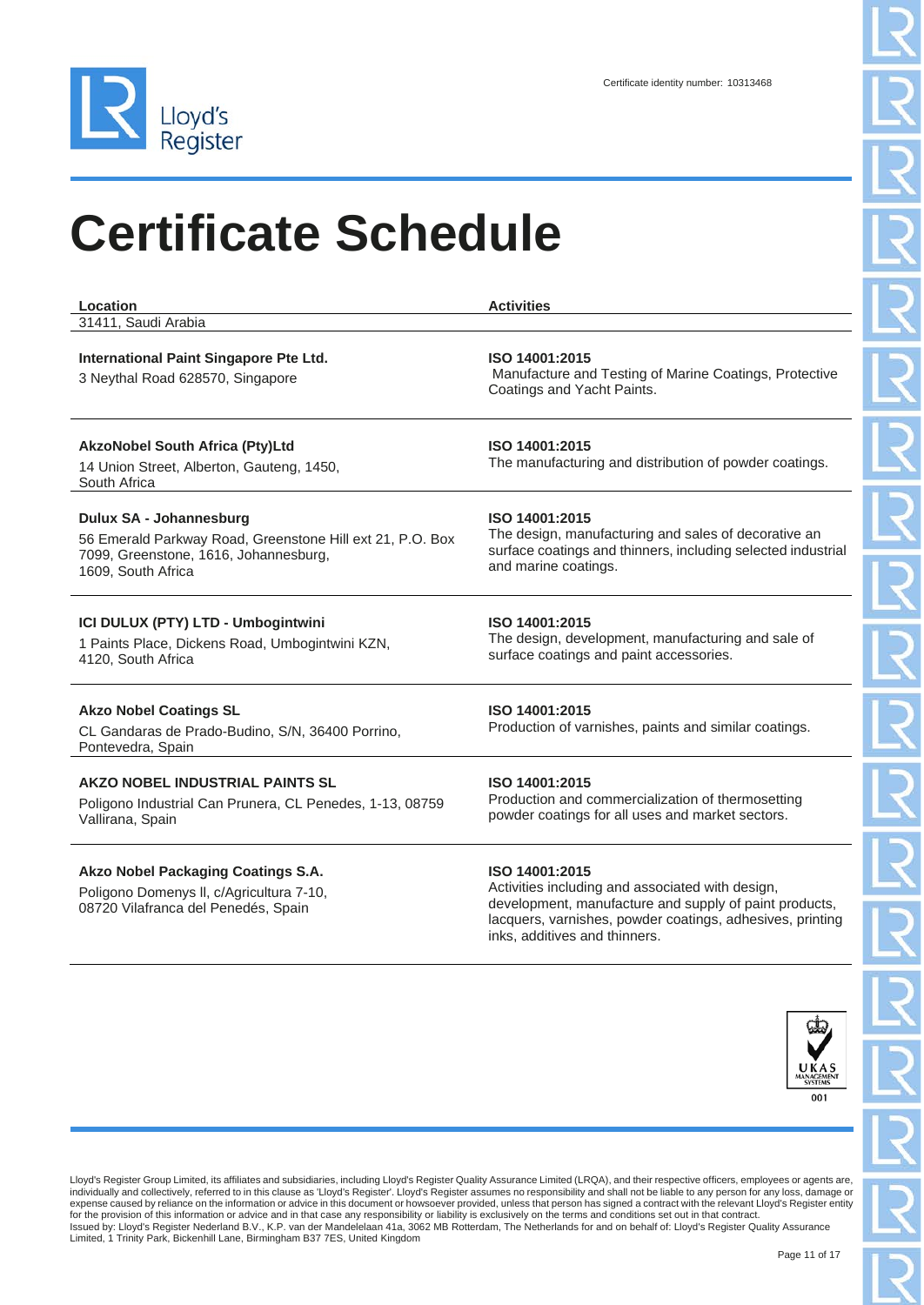

| Location                                                                                              | <b>Activities</b>                                                                                                                                                                                                                                               |
|-------------------------------------------------------------------------------------------------------|-----------------------------------------------------------------------------------------------------------------------------------------------------------------------------------------------------------------------------------------------------------------|
| AkzoNobel Oman SAOC<br>P.O. Box: 531, Ruwi, Postal Code: 112, Rusayl Industrial Area,<br>Muscat. Oman | ISO 14001:2015<br>Design, development, manufacturing, trading and<br>marketing of coatings, adhesives and related ancillary<br>products for varied end use applications.                                                                                        |
| <b>International Färg AB</b><br>Holmedalen 3, 424 57 Gunnilse, Sweden                                 | ISO 14001:2015<br>Manufacturing of Protective Coating and Resale of<br>Protective, Marine, Yacht and Powder Coating (PC, M, Y,<br>PW).                                                                                                                          |
| <b>AkzoNobel Adhesives AB</b><br>Fiskartorpsvägen 1, 681 54 Kristinehamn,<br>Sweden                   | ISO 14001:2015<br>Activities including and associated with design,<br>development, manufacture and supply of resins, paint<br>products, lacquers, varnishes, powder coatings, printing<br>inks, additives and thinners.                                         |
| <b>Akzo Nobel Decorative Coatings AB</b><br>Staffanstorpsvägen 50, SE-205 17 Malmö,<br>Sweden         | ISO 14001:2015<br>Development, production, marketing and sales of paint,<br>varnish, colorants and fillers.                                                                                                                                                     |
| <b>AkzoNobel Industrial Coatings AB</b><br>Staffanstorpsvägen 50, SE-205 17 Malmö,<br>Sweden          | ISO 14001:2015<br>Activities including and associated with design,<br>development, manufacture and supply of paint products,<br>lacquers, varnishes, industrial coatings, adhesives,<br>additives, thinners as well as development and production<br>of resins. |

**AkzoNobel Adhesives AB** Stockviksvägen 20, 854 67 Sundsvall, Sweden **ISO 14001:2015** Production and sales of adhesives.

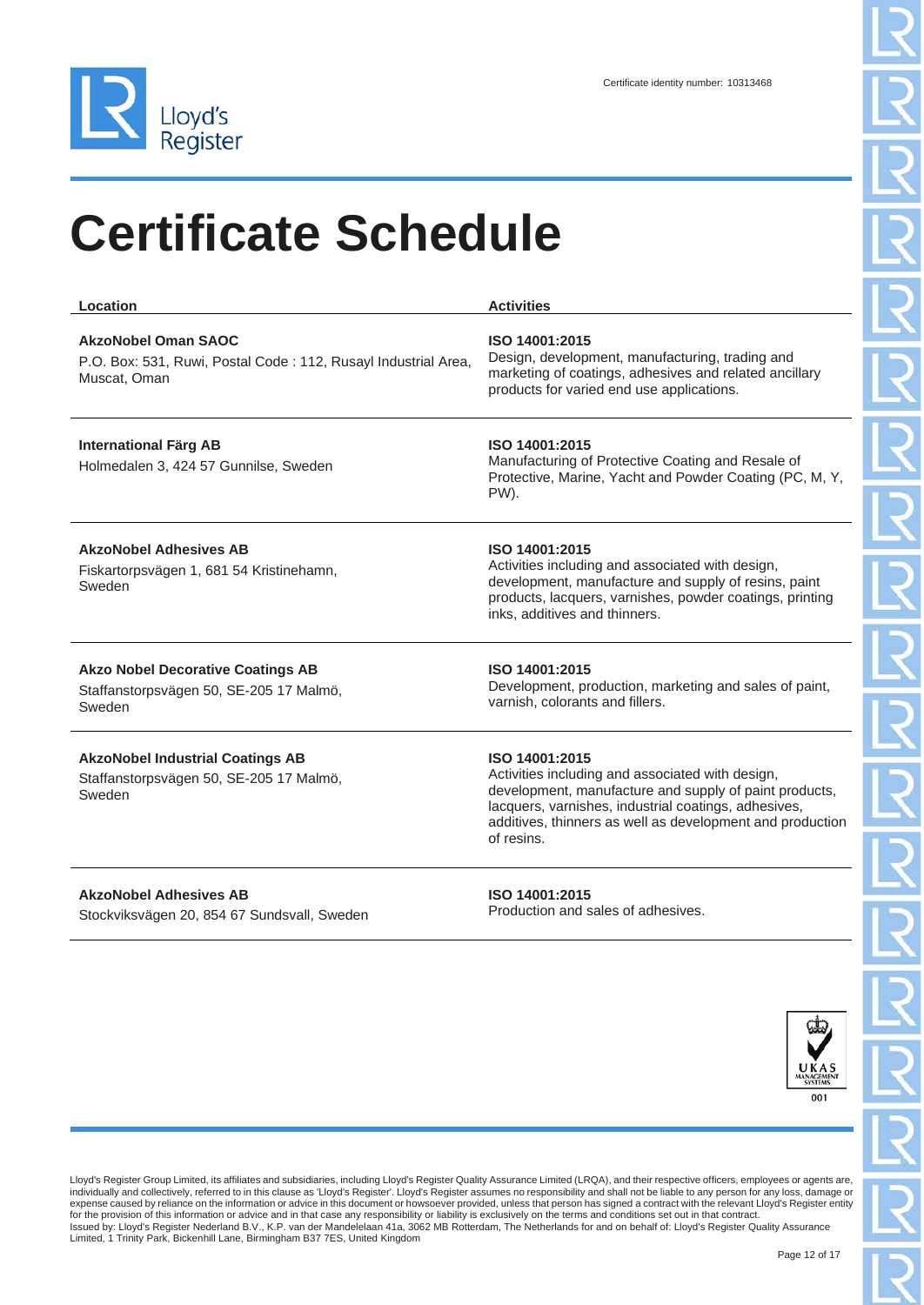

| Location                                                                                                                                                                              | <b>Activities</b>                                                                                                                                                                                                       |
|---------------------------------------------------------------------------------------------------------------------------------------------------------------------------------------|-------------------------------------------------------------------------------------------------------------------------------------------------------------------------------------------------------------------------|
| <b>AkzoNobel Adhesives AB</b><br>Byängsgränd 5, 120 40 Årsta, Sweden                                                                                                                  | ISO 14001:2015<br>Production and sales of adhesives.                                                                                                                                                                    |
| International Paint Taiwan Ltd.<br>No. 20, Yumin Street, Dafa Industrial Park, Daliao District,<br>Kaohsiung City 83162, Taiwan                                                       | ISO 14001:2015<br>The manufacture and technical service of coil coatings,<br>protective coatings and marine coatings.                                                                                                   |
| AKZO NOBEL CHANG CHENG (TAIWAN) LTD.<br>No. 21, Kon-6th Road, Lin Kou 2nd Industrial Park, Lin Kou<br>District, New Taipei City, Taiwan                                               | ISO 14001:2015<br>Design, manufacture and supply of powder coatings.                                                                                                                                                    |
| Akzo Nobel Paints Taiwan Ltd. - Dulux Paints Division<br>No. 52, Dongyuan Road & No. 33 & 35 Pei-Yuan Road, Zhongli<br>Industrial Park, Zhongli District,<br>Taoyuan City 320, Taiwan | ISO 14001:2015<br>The production of paint products.                                                                                                                                                                     |
| Akzo Nobel Paints (Thailand), Ltd.<br>Coatings Chonburi Branch, 700/16 Moo 7, Tambon Khao<br>Khansong, Amphoe Sriracha, Chonbouri 20110,<br>Thailand                                  | ISO 14001:2015<br>Activities including and associated with design,<br>development, manufacture and supply of resins, paint<br>products, lacquers, varnishes, powder coatings, printing<br>inks, additives and thinners. |
| <b>Akzo Nobel Paints (Thailand) Limited</b><br>34/5 Moo1, Chaeng Watana Road, Klongklue, Pakkred District,<br>Nonthaburi, 11120, Thailand                                             | ISO 14001:2015<br>Manufacture and distribution of decorative paints,<br>packaging coating and thinner                                                                                                                   |

#### **Akzo Nobel Paints (Thailand) Limited**

1/58 Moo 2, Rama II Rd., Tambon Tha sai, Amphur Muang Samut Sakhon, Samut Sakhon Province, 74000, **Thailand** 

#### **ISO 14001:2015**

Design and Manufacturing of Powder Coating.

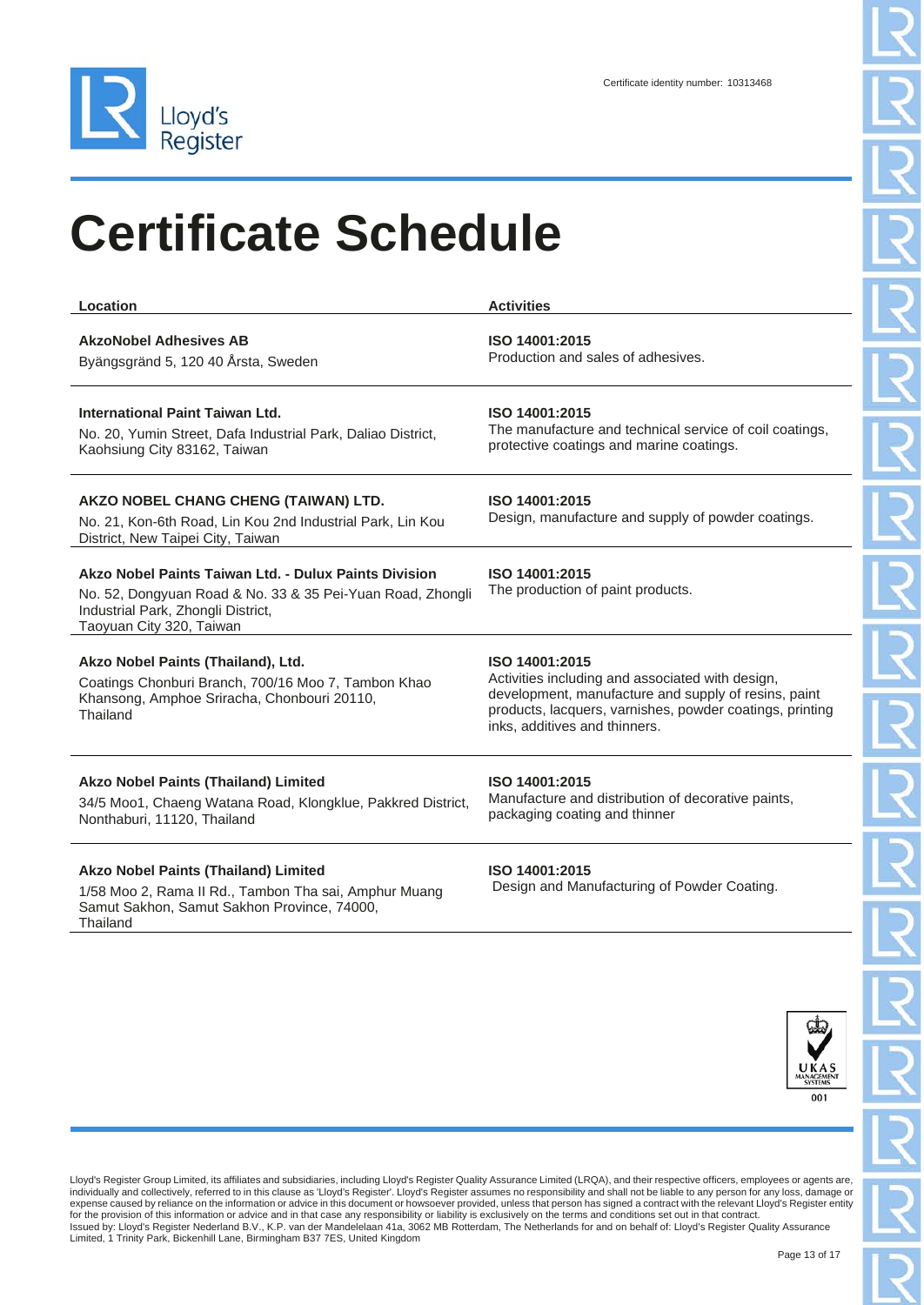

| Location                                                                                                                                          | <b>Activities</b>                                                                                                                                                                                                                                                                                                                                                                                                         |
|---------------------------------------------------------------------------------------------------------------------------------------------------|---------------------------------------------------------------------------------------------------------------------------------------------------------------------------------------------------------------------------------------------------------------------------------------------------------------------------------------------------------------------------------------------------------------------------|
| Marshall Boya ve Vernik San. A.S.<br>Dilovasi Organize Sanayi Bölgesi 1. Kisim, Tuna Caddesi No:1,<br>41 455 Dilovasi, Gebze, Turkey              | ISO 14001:2015<br>Design and production of: Water and solvent based<br>topcoats.<br>water and solvent based coatings, woodcare products,<br>water based and solvent based primers<br>water based exterior and interior putties, solvent and<br>water-based binders, thinners, adhesives, water and<br>thermal isolation systems; floor paints (road marking<br>paints included) and industrial floor paints and coatings. |
| AKZO NOBEL BOYA A.Ş.<br>Ege Serbest Bölgesi, Ayhan Sok. No: 17 Izmir,<br>Turkey                                                                   | ISO 14001:2015<br>Design, production & sales of powder coatings.                                                                                                                                                                                                                                                                                                                                                          |
| <b>AkzoNobel UAE Paints LLC</b><br>PO Box 290, Al Quoz 1, Industrial Area, Al Manara Street,<br>Dubai, United Arab Emirates                       | ISO 14001:2015<br>Manufacture, sales and distribution of industrial coatings.                                                                                                                                                                                                                                                                                                                                             |
| <b>Imperial Chemical Industries Limited</b><br>Trading As: AkzoNobel, Oakwood Way, Ashwood Business<br>Park., Ashington, NE63 0XF, United Kingdom | ISO 14001:2015<br>Manufacture, storage and supply of a range of decorative<br>paints, coatings and ancillary products.                                                                                                                                                                                                                                                                                                    |
| <b>Akzo Nobel Packaging Coatings Ltd</b><br>Holden Works, Bordelsey Green Rd, Birmingham,<br>B9 4TQ, United Kingdom                               | ISO 14001:2015<br>Activities including and associated with design,<br>development, manufacture and supply of paint products,<br>lacquers, varnishes, powder coatings, additives and<br>thinners.                                                                                                                                                                                                                          |
|                                                                                                                                                   |                                                                                                                                                                                                                                                                                                                                                                                                                           |

#### **Akzo Nobel Packaging Coatings Ltd.**

101 Tenth Avenue, Deeside, CH5 2UA, United Kingdom

#### **ISO 14001:2015**

Product design, development manufacture and supply of paint products and molding products.

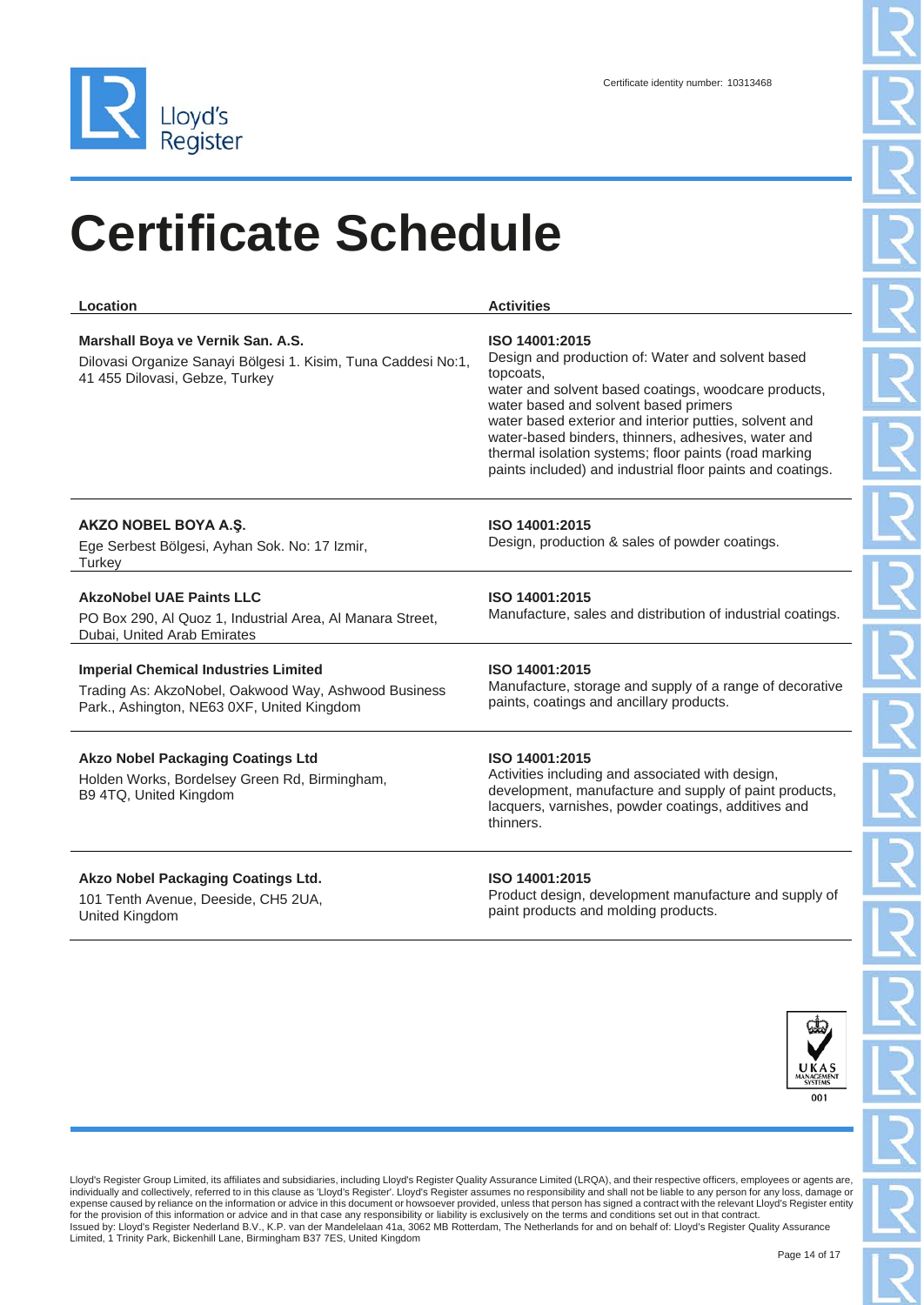

| Location                                                                                                                                      | <b>Activities</b>                                                                                                                                            |
|-----------------------------------------------------------------------------------------------------------------------------------------------|--------------------------------------------------------------------------------------------------------------------------------------------------------------|
| <b>Akzo Nobel Packaging Coatings Ltd</b><br>Rotterdam Road, Kingston upon Hull, HU7 0XX,<br>United Kingdom                                    | ISO 14001:2015<br>Activities including and associated with manufacture and<br>supply of varnishes and printing inks.                                         |
| <b>Flexcrete Technologies Limited</b><br>Tomlinson Road, Leyland, Preston, PR25 2DY,<br>United Kingdom                                        | ISO 14001:2015<br>The manufacturing and distribution of powder coatings.                                                                                     |
| <b>ICI Paints AkzoNobel</b><br>Needham Road, Stowmarket, IP14 2QP,<br>United Kingdom                                                          | ISO 14001:2015<br>Manufacture of a range of decorative paints and coatings.                                                                                  |
| <b>Akzo Nobel Coatings Inc.</b><br>1313 Windsor Avenue, Columbus, OH, 43211,<br><b>United States</b>                                          | ISO 14001:2015<br>Development, production and distribution of coating<br>products for industrial use.                                                        |
| <b>Akzo Nobel Coatings Inc.</b><br>300 Sprowl Road, Huron, OH, 44839,<br><b>United States</b>                                                 | ISO 14001:2015<br>Manufacture and distribution of coatings for the metal,<br>paper and flexible packaging industries as well as the<br>production of resins. |
| Akzo Nobel Powder Coatings Inc. - Interpon Powder<br>Coatings, U.S.A.<br>20 Culvert Street, Nashville, Tennessee, TN,<br>37210, United States | ISO 14001:2015<br>Development, Manufacture and Supply of powder<br>coatings.                                                                                 |
| Akzo Nobel Coatings, Inc.<br>150 Columbia Street, Reading, Pennsylvania,<br>19601, United States                                              | ISO 14001:2015<br>Development, manufacture and supply of powder coatings                                                                                     |
| <b>Akzo Nobel Coatings, Inc.</b>                                                                                                              | ISO 14001:2015                                                                                                                                               |

#3 Commerce Drive, Reading, Pennsylvania, 19607, United States

**ISO 14001:2015** Development, manufacture and supply of powder coatings.

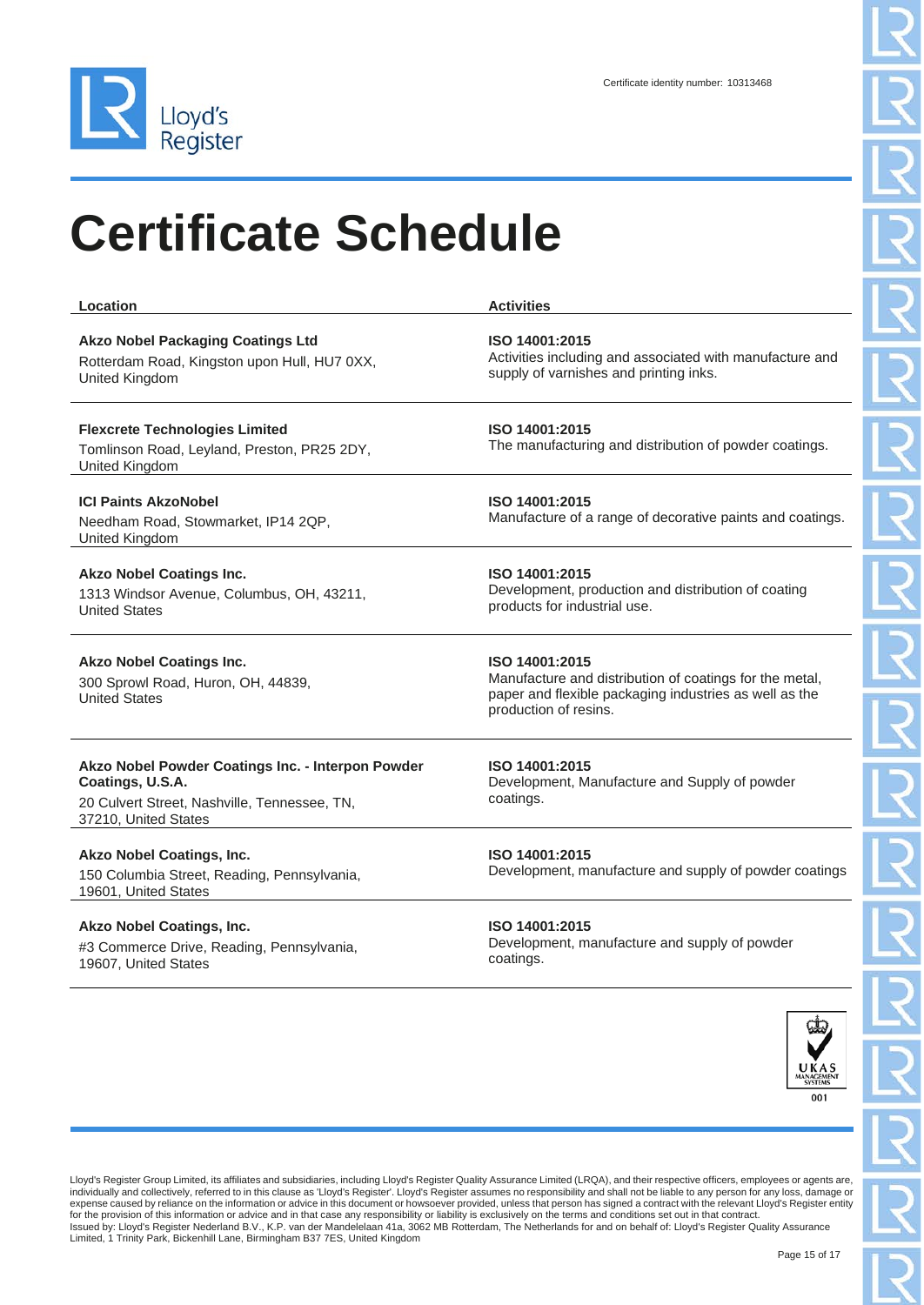

| Location                                                                                  | <b>Activities</b>                                                |
|-------------------------------------------------------------------------------------------|------------------------------------------------------------------|
| <b>AkzoNobel Automotive &amp; Aerospace Coatings-Americas</b>                             | ISO 14001:2015                                                   |
| 120 Franklin Street, Pontiac, MI 48341,                                                   | The Manufacture & Distribution of Automotive Coatings,           |
| <b>United States</b>                                                                      | Car Refinishes and Commercial & Sign Coatings.                   |
| <b>Akzo Nobel Coatings Inc</b>                                                            | ISO 14001:2015                                                   |
| 8220 Mohawk Drive, Strongsville, OH, 44136,                                               | Activities including and associated with design,                 |
| <b>United States</b>                                                                      | development and sales of coatings products.                      |
| Akzo Nobel Coatings, Inc.<br>1102 Leiter Drive, Warsaw, IN 46580,<br><b>United States</b> | ISO 14001:2015<br>The Manufacture and Supply of Powder Coatings. |
| PINTURAS INCA, S.A.                                                                       | ISO 14001:2015                                                   |
| Cno. Carlos A. Lopez 7897, 12400 Montevideo,                                              | Design, development and production of paints, varnishes,         |
| Uruguay                                                                                   | resins, emulsions and concentration of pigments.                 |
| AKZO NOBEL COATINGS VIETNAM LIMITED                                                       | ISO 14001:2015                                                   |
| Lot 107, Amata Industrial Park Bien Hoa City,                                             | The manufacture of wood adhesives and coatings used for          |
| Dong Nai Province, Vietnam                                                                | Industry.                                                        |
| <b>AKZO NOBEL POWDER COATINGS (VIETNAM) CO., LTD</b>                                      | ISO 14001:2015                                                   |
| Road No.2, Nhon Trach I Industrial Zone Nhon Trach District,                              | The development, manufacture and sales of powder                 |
| Dong Nai Province, Vietnam                                                                | coatings.                                                        |

#### **SCHRAMM SSCP HANOI CO., LTD**

Lot I4-1, Que Vo Industrial Zone, Phuong Lieu Commune Que Vo District, Bac Ninh Province, Vietnam

#### **ISO 14001:2015**

The manufacture and supply of paint for the plastic & metal products.